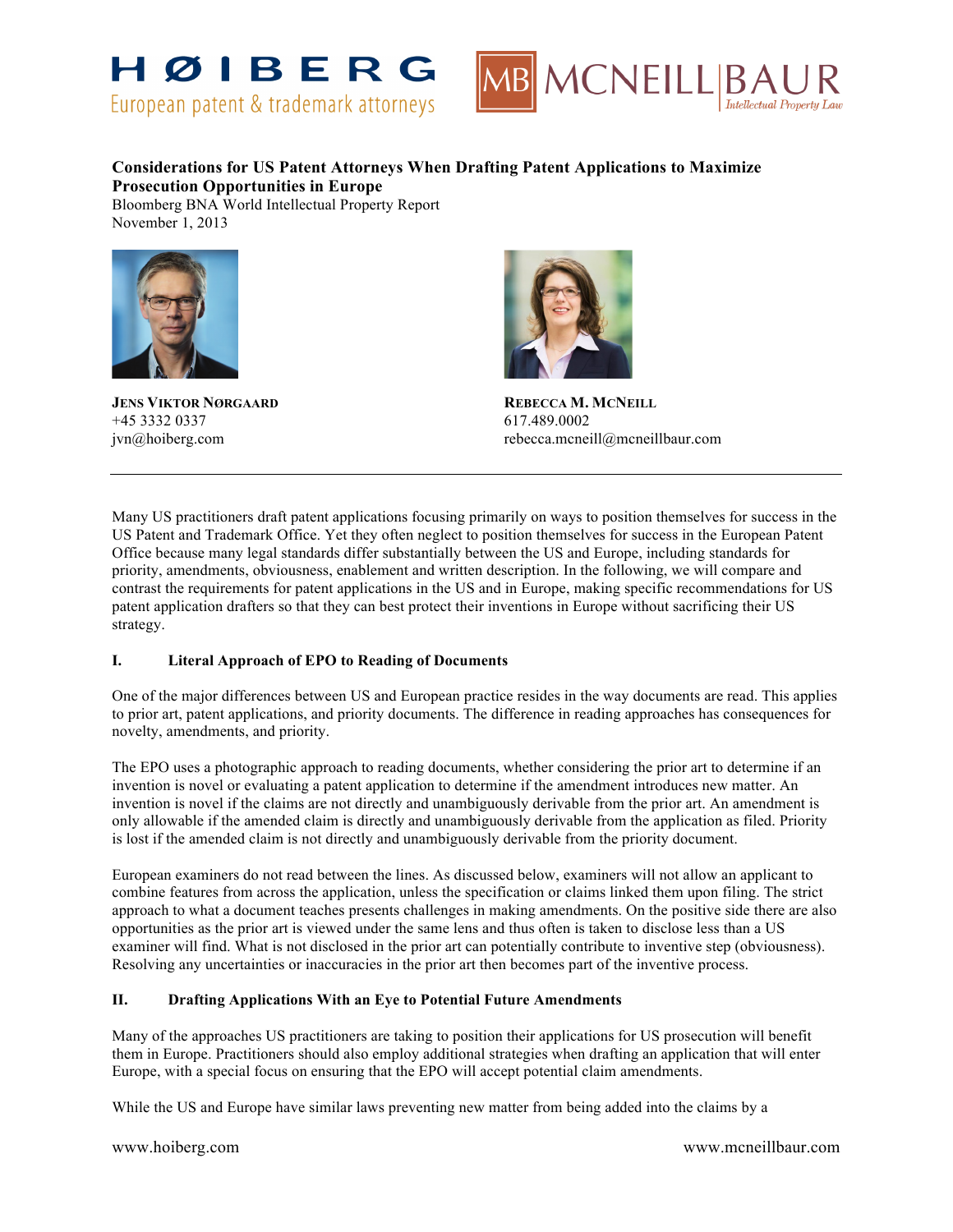prosecution amendment, the two offices apply the law quite differently. The EPO requires that the limitation in question is "directly and unambiguously derivable" from the specification as filed. In other words, the original specification must offer exactly the same subject matter, providing an almost verbatim basis. This surprises many US practitioners accustomed to the more flexible approach in the US, allowing express, implicit, or inherent support in the original specification.

US applicants most frequently run into difficulty in Europe when attempting to add a specific limitation from the specification into the claims to overcome a rejection during prosecution. In Europe, the law does not allow an applicant to combine features from different portions of the specification into a single claimed embodiment. For example, to limit the claims to a feature described only in the examples would require the applicant to add any other features of the example in question to the claims, often a very undesirable result. Careful attention to disclosing various combinations, especially through the use of multiple dependent claims in the provisional and PCT applications or by writing out specific combinations, can successfully prevent this problem.

While having an excessive number of claims in Europe can result in high fees, practitioners can avoid extra claims fees by reducing the number of claims on filing or in response to a Rule 161/162 Communication. Using long lists of features and indicating that the various lists may be combined will often not satisfy a European examiner. Patent drafters should also avoid describing features of the invention, especially fallback positions, only in the examples.

When making combinations of features from the specification, a combination of features from "two or more lists of some length" generally results in new matter. In contrast, an examiner will generally allow a selection of a preferred embodiment or a preferred feature from a list of features. Therefore European practitioners favor prioritizing all fallback positions — a practice that may have negative repercussions in the US. As an alternative strategy, when possible, describe the technical effect of a given feature, making it possible to argue why selecting that particular feature is not an arbitrary selection from a list.

# **III. Priority**

Claiming priority can also present certain challenges in Europe. In Europe, only the patent applicant or his successor in title can enjoy the right of priority. In cases where the inventors are the applicant in the US, the US practitioner may not have completed an assignment as of the provisional filing date. Nevertheless, the inventors should transfer the right to priority to the assignee during the provisional year so that the right to priority exists at the time the PCT or EP application is filed listing the assignee as an applicant. US applicants should avoid relying only on an employer-employee relationship, invention disclosure forms, or even a covenant to assign future applications in an employment agreement. In fact, case law in Europe has held that these types of agreements do not constitute an appropriate assignment agreement. Thus, execute assignment documents *before* filing of the PCT or EP application.

Priority also presents difficulties for US applicants because in order to claim priority to the US provisional application, the subject matter of the European claims must be directly and unambiguously derivable from the US provisional application. If the inventors publish a manuscript during the provisional year, that manuscript may be cited as prior art in a novelty or inventive step rejection for claims not "directly and unambiguously derivable" from the priority document. Thus, US practitioners should take extra care in drafting a US provisional application with the full scope of broad, intermediate, and narrow embodiments (with combinations presented through multiple dependent claims) in order to ward of the negative impact of a potential publication during the provisional year.

Other presentations by the inventors during the priority year, abstracts or public lectures, also count as prior art that an examiner can cite for purposes of novelty and inventive step.

### **IV. Novelty**

As many US practitioners know, the EPO maintains an absolute novelty standard, without a grace period in view of the inventors' own publication. Only in the case of evident abuse will the EPO offer a 6-month grace period.

The EPO allows selection inventions and deems them novel if combinations are made from two or more lists of some length and if the selection results in a new technical teaching. In other words, the selection must have some

www.hoiberg.com www.mcneillbaur.com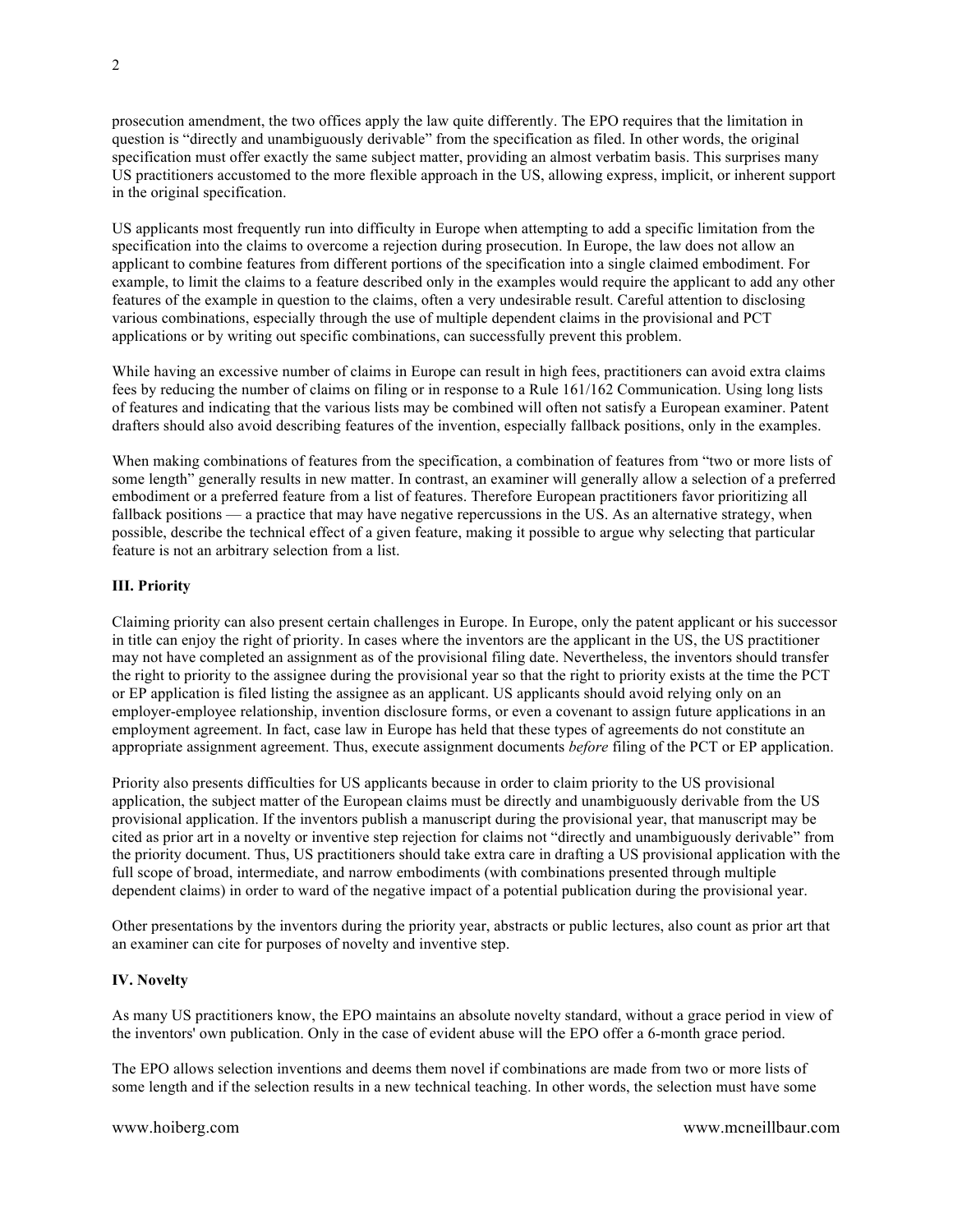technical advantages supported by experimental data and not simply limit the invention to an arbitrary selection. When applied to ranges or intervals proffered by the prior art, a novel selection invention must provide a narrow interval, both sufficiently far removed from the end points and also resulting in a new technical teaching within but not outside the claimed range.

Understanding the European approach to novelty helps a US practitioner not only obtain claims in Europe, but also generate the strongest prior art against competitors. Unlike in the US, European applications are citable for purposes of novelty only, but not inventive step, until they publish. In order to create the most prior art impact, patent applications should contain multiple nesting and/or overlapping intervals within the scope of a given invention. Likewise, reciting a plurality of specific combinations can prevent competitors from making selections within the scope of a given invention.

# **V. Inventive Step**

Turning to inventive step, the EPO employs a problem-solution approach to the inventive step determination. Practitioners do not need to identify the closest prior art during application drafting. The EPO will make this determination during the course of the examination, making adjustments as new prior art is recovered and the claims are amended. The closest prior art (in a way equivalent to the primary reference) addresses the same purpose (setting out to solve the same technical problem), offers the most features in common, and falls within the same or a neighboring technical field.

As the next step, the practitioner should outline the differences between the closest prior art and the claimed invention. Then, use the application to tell the story of the objective technical problem solved in view of the closest prior art. In Europe an invention is only obvious if there is a reason to modify the prior art. To this end the EPO may rely on the combination of two or possibly three documents (or common general knowledge). If the EPO might find the solution obvious, provide support for inventive step, such as unexpected results, going against a prejudice, or secondary indicia (such as old prior art, long felt need, commercial success, or failure of others).

#### **VI. Enablement**

Many US practitioners, especially those in the life sciences and pharmaceutical areas, will appreciate that the enablement or sufficiency of disclosure requirement is lower than in the US. Thus, draft claims that are broader than will be allowed in the US. The EPO will generally find sufficiency of disclosure if the specification discloses at least one way of practicing the invention. *In vitro* data are often accepted as sufficient to support method of treatment claims and later-filed evidence can demonstrate enablement.

The EPO may also be more favorable to broad claims, supported only by a few examples if it is plausible that the invention will work throughout the scope of the claims. The EPO has accepted claims with 70% sequence identity and a functional limitation on the basis of one sequence (with no showing of a structure/function relationship) so long as prior art sequences do not overlap with the scope of the claims.

The EPO is also more generous in allowing claims to treatment of groups of indications even if only one or a few are enabled. For example, data supporting treatment of a particular immunological disorder may entitle an applicant to a claim directed to immunological disorders in general. A claim to treatment of one neurodegenerative disorder may entitle the applicant to a claim to treatment of neurodegenerative disorders in general. Therefore, generalize disorders to a higher level in order to create written descriptions of them and to claim them.

Finally, in order to obtain the best claim protection and create defensive prior art, claim both broad genera as well as subgenera.

#### **VII. Methods of Treatment, Diagnostic Uses**

The EPO will issue first medical use claims on one enabled indication and second medical use claims directed to treatments of one or more indications. Thus the first inventor of a medical use of a compound can claim any medical use — "compound X for use as a medicament". This claim covers all medical uses of the compound — including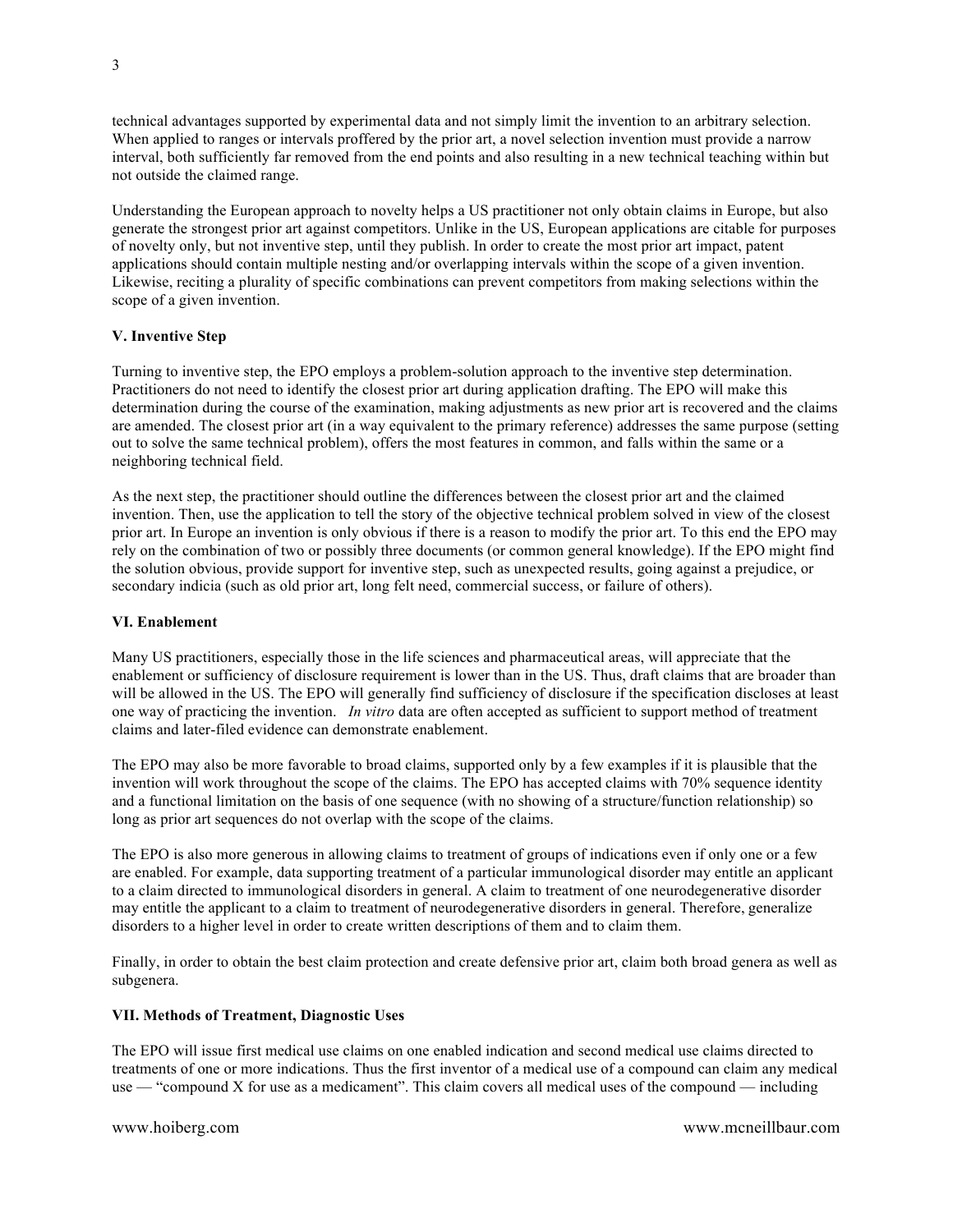uses that were not contemplated by the first applicant. Later applicants can pursue second medical uses of known medicaments, such as by pursuing a new disease or group of diseases, a new group of individuals to be treated, a new dosage, a new formulation, or a new treatment regimen. Second medical use claims in Europe follow the format "compound X for use in the treatment of disease Y" and the EPO no longer accepts Swiss-style claims.

Some second medical use claims limited to dosage regimens have been invalidated by the national courts. For example, a recent patent claiming a specific dosage range for a small-molecule therapeutic was invalidated by the German and French courts but upheld by the UK courts. Thus, dosage claims may not be as robust as other types of claims.

While diagnostic methods practiced on the human or animal body are not patentable in Europe, applicants can seek protection for products, substances, or compositions for use in these methods. It is also possible to claim diagnostic methods not performed on a living body, such as diagnostics on a tumor or blood sample so long as the claim does not recite the sampling step. The EPO has also excluded from statutory subject matter surgical steps that present a substantial health risk for the patient and require the intervention of a physician.

### **VIII. Unity of Invention**

Unity of invention approaches differ significantly from US restriction practice. While US examiners often start by dividing the claims into compositions, methods of making, etc, the European examiner will often divide the application by the various compounds disclosed, allowing various categories of claims applying to each separate compound. Thus, the European examiner will not divide groups among protein, DNA, methods, etc. The EPO examiner seeks to identify claims with the same or corresponding technical feature which together provide an inventive contribution over the state of the art. These can include a common structure, the same essential structural element, a common function, or common manufacturing steps.

Unity of invention can be especially challenging since applicants may have to select an invention at the search stage and it is often prohibitively expensive to pay search fees for all inventions. Once substantive prosecution begins, the EPO will not allow an applicant to amend the claims to another invention to avoid the prior art. Protests against a unity of invention rejection, much like US restriction requirements, are rarely successful.

In order to maximize opportunities for success, place the most important invention first in the claims, providing more narrow genera and subgenera in the next claims with lists of species in the later claims. Also, find the common inventive concept amongst the embodiments and group alternatives in one independent claim, instead of offering multiple independent claims in each claim category.

Applicants should think very carefully about the prior art and the strength of the claims before deciding whether to pay additional search fees.

While the EPO previously required applicants to file a divisional application within 24 months of the first office action, it has now rescinded that confining requirement from April 1, 2014. Thus, like the US, applicants in the EPO will soon have more flexibility in when to file a divisional application.

Over past years there has been some uncertainty with respect to double patenting. Some Boards of Appeal have refused overlap between a divisional and a parent application. It now seems that the boards have realized that there are indeed no legal provisions in the EPC against double patenting. The EPO currently will object only to identical claims in a parent and divisional, not to overlap.

### **IX. Conclusion**

If US applicants wish to pursue protection in Europe, they must draft applications with an eye towards their prosecution in both the USPTO and the EPO. Taking into account these two sometimes dissimilar regimes will help patent practitioners maximize their clients' success across the globe.